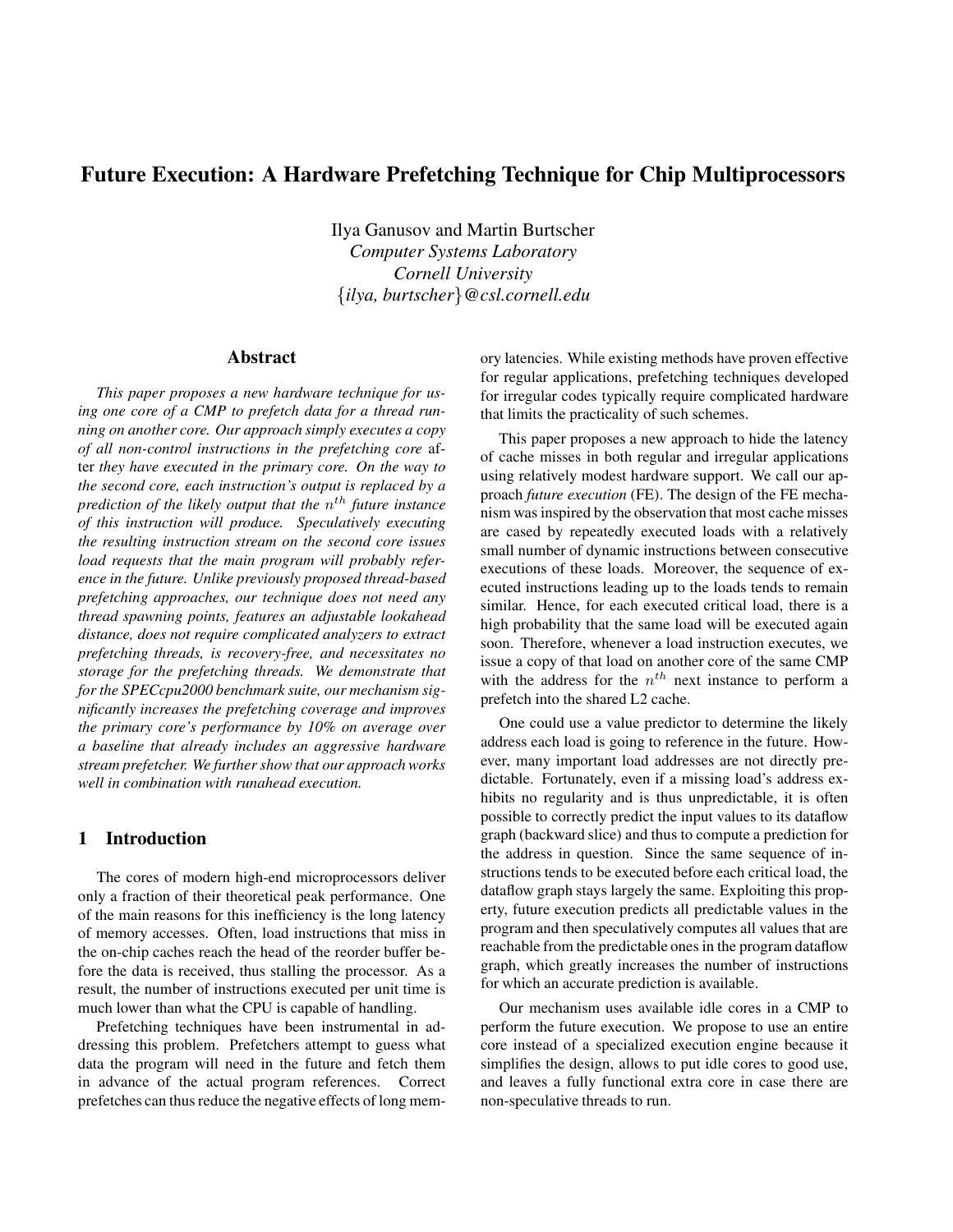The FE mechanism works as follows. The original unmodified program executes on the first core. As each instruction commits, it updates the value predictor with its current result. Then a prediction is made to obtain the likely value the instruction is going to produce during its *nth* next execution. After that, the committed instruction is sent to the second core along with the predicted value, where it is injected into the dispatch stage of the pipeline. Instructions are injected in the commit order of the first core to preserve the program semantics. Since we assume that the same sequence of instructions will execute again in the future, the second core essentially executes *n* "iterations" ahead of the non-speculative program running in the first core. The execution of each instruction in the second core proceeds normally utilizing the future values. Loads are issued into the memory hierarchy using speculative addresses and instructions commit upon reaching the head of the ROB ignoring all exceptions. Section 3 provides more detail.

This paper makes the following main contributions. First, future execution presents a new approach on how to create prefetching threads in a cheap and efficient manner without specialized instruction stream analyzers, identification of thread spawn points or trigger instructions, or storage for prefetching treads. Second, we demonstrate a simple technique to compute accurate predictions for instructions that are not directly value predictable. Third, our technique allows to adaptively change the prefetching distance through a simple adjustment in the predictor. Fourth, unlike some other thread-based prefetching techniques, future execution is recovery-free, meaning the results generated by the prefetching thread do not need to be verified for correctness. As a consequence, the prefetching thread never has to be restarted. Fifth, the critical path in the main core is unlikely to be affected by our mechanism and no hardware is needed to inject pre-execution results into the main program. Sixth, our approach has a very low thread startup cost and can instantly stop or resume execution of the prefetching thread depending on the availability of an idle thread context. Finally, FE requires no changes to the operating system or the instruction set architecture and needs no programmer or compiler support. As such, it can speed up legacy code as well as new code.

The next section discusses the implementation of the FE micro-architecture. We start by presenting a quantitative analysis of the observations that inspired our design. Then we focus on the hardware support necessary to implement FE. We made an effort to minimize the complexity and to move most of the added hardware out of the core. Next, we show that our simplest implementation delivers a geometric-mean speedup of 25% on SPECcpu2000 programs relative to a conventional superscalar core. Compared to a baseline with an aggressive hardware stream prefetcher, FE still provides an average speedup of 10%. Fi-



**Figure 1. Execution distance in instructions between the loads that result in an L2 cache miss and the previous dynamic execution of the same static loads**

nally, we demonstrate that future execution is complementary to prefetching based on runahead execution and that both approaches exhibit significant synergy when used together, bringing the geometric-mean speedup to 20%.

## **2 Motivation**

This section presents a quantitative analysis of the common program properties that are exploited by future execution. All the results are obtained using the benchmark suite and baseline microarchitecture described in Section 4.

One of the main program properties exploited by FE is that most load misses occur in 'loops' with relatively short iterations. In this paper, we define loop as any repeatedly executed instruction, be that because of an actual loop, recursion, function calls, or something else. Figure 1 presents the breakdown of the distance between the load instructions that cause an L2 cache miss and the previous execution of the same load instruction. The bars are broken down by distance: fewer than 100, between 100 and 1000, between 1000 and 10000, and over 10000 instructions. The taller the bar, the more often that range of instruction distances occurred. The data show that on average 80% of the misses occur in loops with iterations shorter than 1000 instructions. This observation suggests a prefetching approach in which each load instruction triggers a prefetch of the address that that same load is going to reference in the  $n<sup>th</sup>$  next iteration. Since in most cases the time between the execution of a load instruction and its next dynamic execution is relatively short, the risk of prefetching much too early and polluting the cache is small.

Analyzing the instructions in the dataflow graphs of the problem loads, we found that while problem load addresses might be hard to predict, the inputs to their dataflow graphs often are not. Therefore, even when the miss address itself is unpredictable, it is frequently possible to predict the input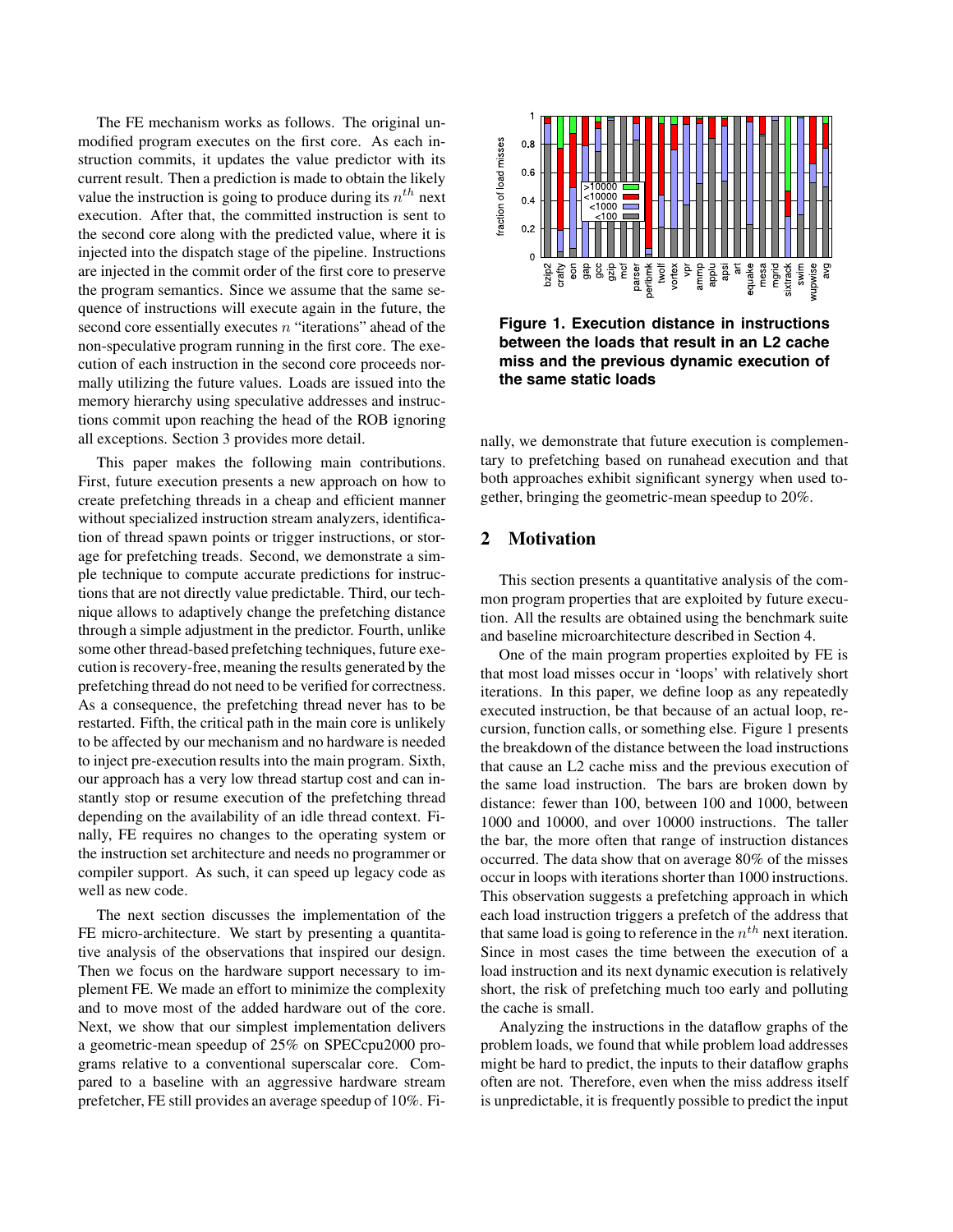

**Figure 2. Distribution of the cache miss addresses that can be correctly predicted by a future value predictor (***fvpred***) and using future execution (***fexec***)**

values of the instructions leading up to the problem loads and thus to compute an accurate prediction by executing these instructions.

Figure 2 shows the breakdown of the load miss addresses in the SPECcpu2000 programs that can potentially be predicted and prefetched by future value prediction and by future execution. The lower portion of each bar represents the fraction of misses that can be predicted by a stride-two-delta (ST2D) value predictor [15]. The upper bar shows how many of the miss addresses that are not predictable by the ST2D predictor can be correctly obtained by predicting the inputs of the instructions in the dataflow graphs of the missing loads and computing the addresses. The height of the stacked bar indicates the total fraction of misses that can potentially be correctly predicted. To measure the prediction coverage of future execution, we reconstruct the dataflow graph of each problem load whenever a cache miss occurs, compare it to the dataflow graph of the same static load during its previous execution, extract the part of the dataflow graph that is the same, and then check if the values provided by the future value predictor during the previous execution would allow to correctly compute the load address referenced by the load instruction in the current iteration. We limit the size of the dataflow graph that we analyze to 64 instructions.

Figure 2 illustrates that while value prediction alone is quite effective for some applications, future execution can significantly improve the fraction of load miss addresses that can be correctly predicted and prefetched. Over half of the SPECcpu2000 programs experience a significant (over 10%) increase in prediction coverage when future execution is employed in addition to value prediction.

Figure 3a shows a code example that exhibits the program properties discussed above. We extracted it from the program *mcf* and simplified it. An array of pointers A is traversed, each pointer is dereferenced and the resulting data



**Figure 3. Code example**

are passed to the function "foo". Assume that the memory data referenced by the elements of array A are not cacheresident. Further assume that there is little or no regularity in the values of the pointers stored in A. Under these assumptions each execution of the statement data=\*ptr will cause a cache miss. As shown in Figure 3b, in machine code this statement translates into a single load instruction load r4, 0(r4) (highlighted in bold).

A conventional predictor will not be able to predict the address of the problem instruction since there is no regularity in the address stream. However, the address references of instruction  $l$ oad r4, 0(r3) are regular because each occurrence of this instruction loads the next consecutive element of array A. Therefore, it is possible to use a value predictor to predict the memory addresses for this instruction, speculatively execute it, and then use the speculatively loaded value to prefetch the data for the problem load instruction. Since the control flow leading to the computation of the addresses of the problem load remains the same throughout each loop iteration (Figure 3c), a value predictor can provide predictions for the next iterations of the loop and the addresses of the problem load will be computed correctly. Therefore, sending the register-writing instructions to the second core in commit order and future predicting them makes it possible to compute the addresses that will be referenced by the main program during the next iterations of the loop.

#### **3 Implementation of Future Execution**

Our implementation of future execution is based on a conventional chip multiprocessor. A high-level block diagram of a two-way CMP supporting FE is shown in Figure 4. Both microprocessors in the CMP have a superscalar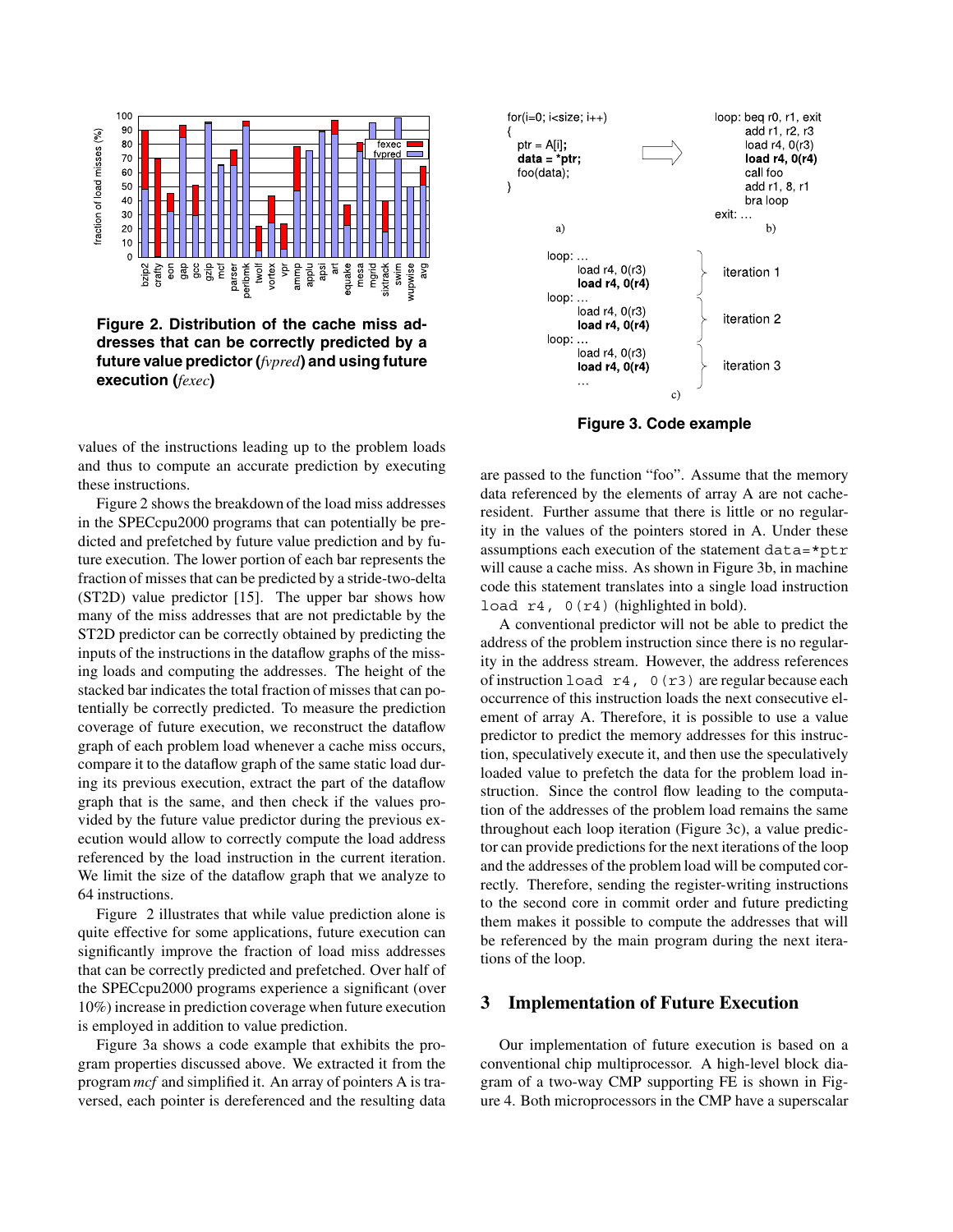

**Figure 4. The FE architecture**

execution engine with private L1 caches. The L2 cache is shared between the two cores. The conventional program execution is performed on the "left" core while the future execution is performed on the "right" core. To support FE, we introduce a unidirectional communication link between the cores, with a future value predictor attached to it. Both the communication link and the predictor are not on the critical path and should not affect the performance of the first core in a negative way. We also make slight modifications to the execution engine to assist the future execution. The following subsections describe the necessary hardware support and the operation of FE in greater detail.

#### **3.1 Overview of Operation**

Each register-writing instruction committed in the regular core is sent to the second core via the communication link. The data that need to be transferred to the second core include the instruction's decoded opcode, result value, and a partial PC to index the value predictor. Stores, branches, jumps, privileged instructions, and system calls are not transmitted. If the communication link's send buffer is full, further committed instructions are dropped and not transmitted to the second core. Each instruction sent from the regular core passes through the value predictor, updates it with the current output and requests a prediction of the value it is likely to produce in the  $n^{th}$  next iteration. Each prediction is accompanied by a confidence estimation [7].

When the instructions along with their predicted outputs reach the second core, they are inserted into the pipeline. Since instructions are transmitted in a decoded format, they can bypass the fetch and decode stages. Instruction dispatch proceeds as normal - each instruction is renamed and allocated a reservation station (RS) and a ROB entry if these resources are available. Whenever the input values for the instruction are ready, it executes, propagates the produced result to the dependent instructions and updates the register file.

The main difference between executing the instruction in FE mode versus normal mode is when and how the register values are determined to be ready. In normal mode, an instruction's output is ready only after the instruction has executed. In FE mode, when an instruction is dispatched, the result field of the RS and ROB entries are immediately filled with the predicted future value and the result of this instruction is marked as ready if the confidence of the predicted output is above the threshold. Therefore, all subsequent instructions that depend on a predictable instruction can instantly read the corresponding input and execute. Instructions with ready results are allowed to retire without having to execute. Note, however, that we force all loads, including the ones with a predictable result, to execute so that they can issue prefetches. As in normal execution mode, non-ready FE instructions have to wait for their input values to become available before they can execute and write their result into the corresponding result field and forward it to the dependent instructions.

By the time an instruction reaches the ROB head in normal execution mode it is guaranteed that all of its inputs are ready. Therefore, if an instruction has not executed by that time, it is certain that it will execute as soon as the necessary execution resources become available. However, in future execution mode the instruction at the head of the ROB is not guaranteed to ever have its inputs ready. This happens, for example, when the input values could not be predicted with high confidence. Therefore, if an instruction reaches the head of the ROB in FE mode and its inputs are not ready, it is forced to retire without writing the corresponding result register. As a consequence, the execution of subsequent instructions that try to read this non-ready register will be similarly suppressed. If the instruction at the head of the ROB is a long latency load, it is forced to retire after a timeout period that equals the latency of an L2 cache hit. This approach significantly improves the performance of FE as it avoids stalling the pipeline. Forced retirement is disabled when the core is being used in non-FE mode.

### **3.2 Hardware Support**

The value prediction module resides between the two CMP cores. We use a relatively simple, PC-indexed stridetwo-delta predictor [15] with 4,096 entries. The predictor estimates the confidence of each prediction it makes using 3-bit saturating up-down counters. The confidence is incremented by one if the predicted value was correct and decremented by four if the predicted value was wrong. The particular organization of the value predictor is not essential to our mechanism and a more powerful predictor (e.g., [3]) may lead to higher performance.

Since we model a two-way CMP with private L1 caches, we need a mechanism to keep the data in the private L1 caches of the two cores consistent. In this work, we rely on an invalidation-based cache coherency protocol to maintain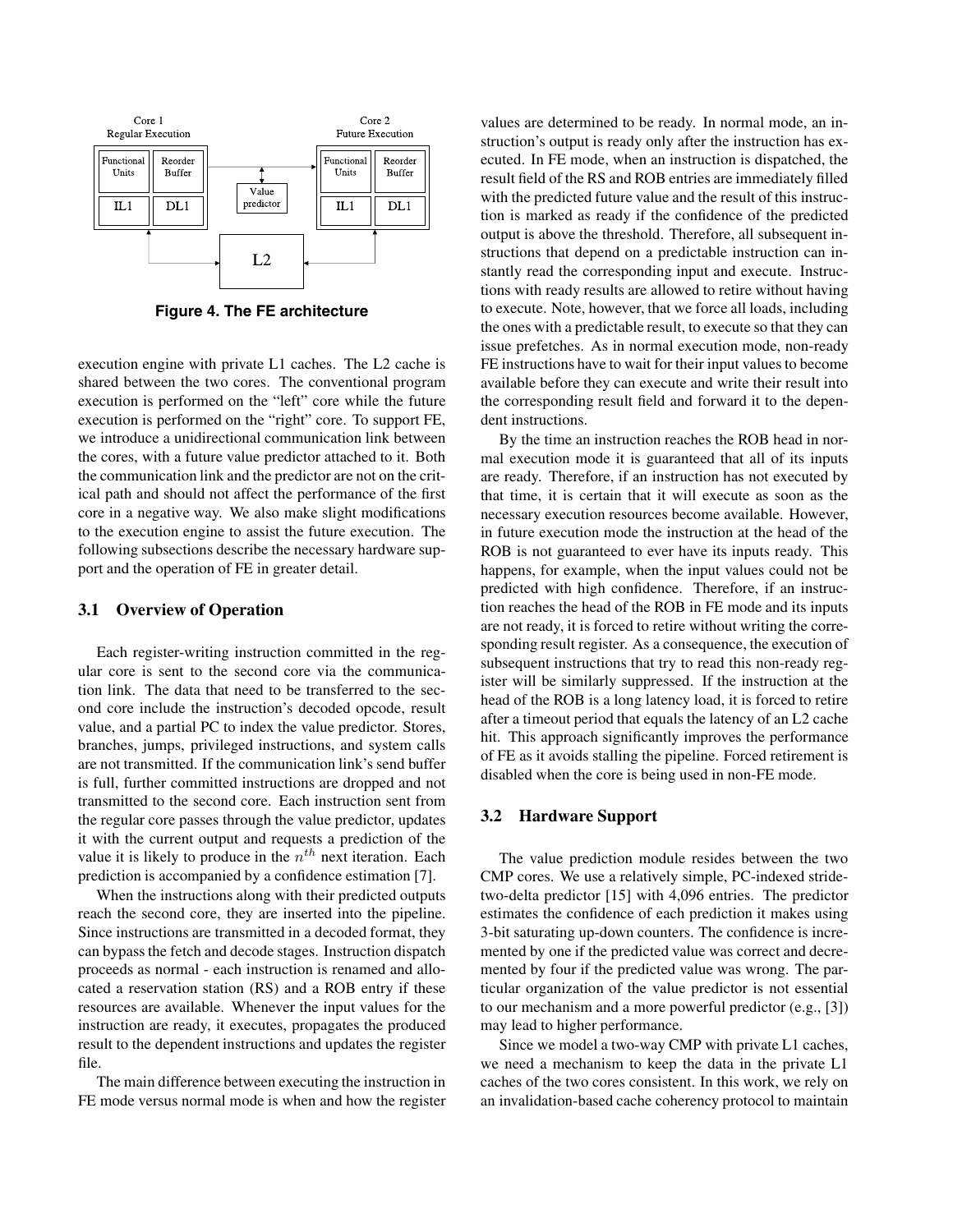consistency. Therefore, whenever the main program executes a store instruction, the corresponding cache block in the private cache of the future core is invalidated. Since store instructions are not sent to the future core, future execution never incurs any invalidations.

### **4 Evaluation Methodology**

We evaluate future execution using an extended version of the SimpleScalar v4.0 simulator [6]. The baseline is a two-way CMP consisting of two identical four-issue dynamic superscalar cores that are similar to the Alpha 21264 (Table 1). In all modeled configurations we assume that one of the cores in the CMP is idle and can be used for future execution. We also simulate a configuration with an aggressive hardware stream prefetcher between the shared L2 cache and main memory [11]. The stream prefetcher tracks the history of the last 16 miss addresses, detects arbitrarysized strides, and applies a stream filtering technique by only allocating a stream after a particular stride has been observed twice. It can simultaneously track 16 independent streams, and prefetch up to 8 strides ahead of the data consumption of the processor. Our implementation of the future execution mechanism employs a stride-two-delta (ST2D) value predictor that predicts values 4 iterations ahead. Predicting four iterations ahead does not require extra time in case of the ST2D predictor. We simply modified the predictor hardware to add the predicted stride four times, which is achieved by a rewiring that shifts the predicted stride by two bits. The communication link between the two cores can buffer up to 40 instructions, has the latency of 5 cycles, and provides communication bandwidth that corresponds to the commit width (4 instructions/cycle).

| Processor                                |                                        |  |  |  |  |
|------------------------------------------|----------------------------------------|--|--|--|--|
| Fetch/issue/commit width                 | 4/4/4                                  |  |  |  |  |
| I-window/ROB/LSQ size                    | 64/128/64                              |  |  |  |  |
| Int/FP registers                         | 184                                    |  |  |  |  |
| LdSt/Int/FP units                        | 2/4/2                                  |  |  |  |  |
| <b>Execution latencies</b>               | similar to Alpha 21264                 |  |  |  |  |
| Branch predictor                         | 16K-entry bimodal/gshare hybrid        |  |  |  |  |
| <b>RAS</b> entries                       | 16                                     |  |  |  |  |
| <b>Memory Subsystem</b>                  |                                        |  |  |  |  |
| Cache sizes                              | 64KB IL1, 64KB DL1, 1MB L2             |  |  |  |  |
| Cache associativity                      | 2-way L1, 4-way L2                     |  |  |  |  |
| Cache latencies                          | 2 cyc L1, 20 cyc L2                    |  |  |  |  |
| Cache line sizes                         | 64B L1, 64B L2                         |  |  |  |  |
| <b>MSHRs</b>                             | 64 L1, 128 L2                          |  |  |  |  |
| Main memory latency                      | minimum 400 cycles                     |  |  |  |  |
| Hardware stream prefetcher               | between L2 and main memory, 16 streams |  |  |  |  |
|                                          | max. prefetch distance: 8 strides      |  |  |  |  |
| <b>Future Execution Hardware Support</b> |                                        |  |  |  |  |
| Future value predictor                   | 4K-entry ST2D, 3bc conf. estimator     |  |  |  |  |
| Communication link latency               | 5 cycles                               |  |  |  |  |
| Communication link bandwidth             | 4 instructions/cycle                   |  |  |  |  |
| Communication link buffer size           | 40 instructions                        |  |  |  |  |

| Table 2. Benchmark suite details (for the sim- |  |
|------------------------------------------------|--|
| ulated interval of 500M instructions)          |  |

| App.     | NoPref     | loads  | miss<br>L1  | miss<br>L2  | L2<br>Perf  |
|----------|------------|--------|-------------|-------------|-------------|
|          | <b>IPC</b> | (M)    | rate $(\%)$ | rate $(\%)$ | speedup (%) |
| bzip2    | 1.27       | 142.16 | 1.63        | 19.02       | 45.57       |
| crafty   | 1.73       | 156.37 | 0.85        | 1.51        | 2.92        |
| eon      | 1.60       | 148.66 | 0.13        | 0.29        | 0.14        |
| gap      | 1.11       | 127.02 | 0.37        | 35.03       | 53.17       |
| gcc      | 0.98       | 179.25 | 2.58        | 9.57        | 56.90       |
| gzip     | 1.61       | 99.62  | 5.23        | 0.71        | 2.39        |
| mcf      | 0.04       | 209.74 | 25.41       | 73.32       | 1312.29     |
| parser   | 0.76       | 121.98 | 2.47        | 20.65       | 97.38       |
| perlbmk  | 1.38       | 157.11 | 0.27        | 11.57       | 3.71        |
| twolf    | 0.53       | 142.56 | 4.99        | 14.57       | 125.24      |
| vortex   | 1.52       | 129.11 | 0.83        | 14.48       | 51.03       |
| vpr      | 0.54       | 164.96 | 3.39        | 17.50       | 107.34      |
| ammp     | 0.69       | 134.07 | 4.36        | 30.65       | 135.23      |
| applu    | 0.96       | 113.81 | 2.11        | 66.26       | 167.04      |
| apsi     | 1.52       | 123.52 | 2.71        | 63.48       | 40.97       |
| art      | 0.29       | 156.61 | 19.97       | 56.32       | 500.32      |
| equake   | 0.26       | 235.05 | 7.44        | 54.04       | 552.11      |
| mesa     | 1.84       | 129.52 | 0.34        | 28.00       | 19.49       |
| mgrid    | 0.89       | 183.11 | 2.42        | 47.81       | 193.14      |
| sixtrack | 2.23       | 96.81  | 0.23        | 72.33       | 15.82       |
| swim     | 0.41       | 123.09 | 9.04        | 59.74       | 513.41      |
| wupwise  | 1.27       | 115.01 | 1.08        | 72.67       | 97.80       |

We use all integer and floating-point programs from the SPECcpu2000 benchmark suite [4] for this study with the exception of the four Fortran 90 programs for which we have no compiler. The programs are run with the SPECprovided reference inputs. If multiple reference inputs are given, we simulate the corresponding programs with up to the first three inputs and average the results from the different runs. The C programs were compiled with Compaq's C compiler V6.3-025 using "–O3 –arch host –non shared" plus feedback optimization. The C++ and Fortran 77 programs were compiled with g++/g77 V3.3 using "–O3 –static". We used the SimPoint toolset [16] to identify representative simulation points. Each program is simulated for 500 million instructions after fast-forwarding past the number of instructions determined by SimPoint.

Table 2 provides information about the benchmarks used. The cache miss rates shown are local. Out of the 22 programs used in this study, four integer programs are not memory-bound since they obtain less than 5% speedup with a perfect L2 cache. The perfect-cache speedup for the rest of the programs varies greatly and reaches up to 1312% for *mcf*. This large speedup is explained by an exceptionally large number of L1 misses and a very high L2 cache miss rate that reaches 73%.

### **5 Experimental Results**

In this section, we experimentally determine the effectiveness of our proposed mechanism. In Section 5.1, we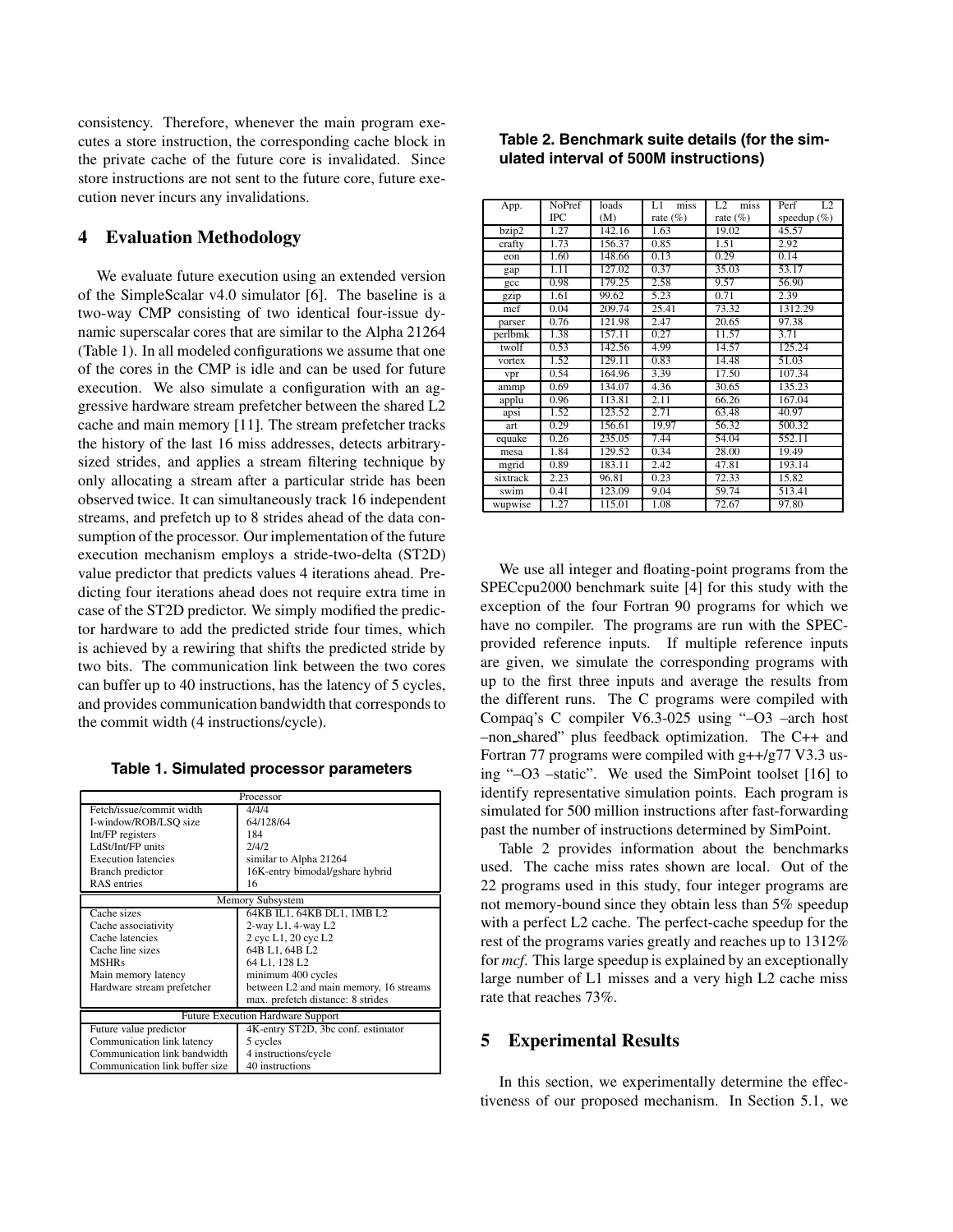

**Figure 5. Execution speedup**

measure the performance of prefetching based on future execution and compare its speedups with that of aggressive stream prefetching. In Section 5.2, we take a closer look at prefetching itself and gain additional insight by measuring the prefetching accuracy and coverage as well as the timeliness of prefetches. In Section 5.3 we compare our future execution technique to prefetching based on runahead execution and show that the two techniques are complementary to each other.

#### **5.1 Execution Time Speedup**

In this section, we measure the performance impact of our prefetching technique compared to a stream-based hardware prefetcher. The base machine for this experiment is described in Table 1. It represents an aggressive superscalar processor without hardware prefetching. We model three configurations: the baseline with prefetching based on future execution (*fexec*), the baseline with an aggressive hardware stream prefetcher between the shared L2 cache and main memory [11] (*spref*), and the baseline with stream prefetching as well as future execution (*spref+fexec*). Figure 5 presents speedups for individual programs as well as the geometric mean over the integer and the floating-point programs (integer programs are shown in the left panel, floating-point programs in the right panel). Note that the scale of the y-axis for SPECint and SPECfp programs is different. The percentages on top of the bars are the speedups of future execution combined with stream prefetching (*spref+fexec*) over stream prefetching alone (*spref*).

The results show that the hardware stream prefetcher used in our study is very effective, attaining significant speedups for the majority of the programs, with a peak of 387% for *swim* and 152% for *mcf*. The average speedup over the SPECint programs is 14.8%, while the SPECfp applications experience an average speedup of 66.5%. Note that we tuned the parameters of the stream prefetcher to maximize the prefetching timeliness and to minimize cache pollution on our benchmark suite. We use the same parameters on all programs.

When the model with only future execution is compared to the model with only stream prefetching, future execution outperforms stream prefetching on four programs, while stream prefetching is better on eleven. The remaining seven programs show about the same performance in both models. As the following section will show, in many cases the stream prefetcher can prefetch fewer load misses than future execution, but it provides timelier prefetching and hence larger performance improvements. The timeliness of the prefetches issued by future execution can be improved by adjusting the prediction distance of the future value predictor, but we use the same prediction distance throughout this paper to make the results comparable. Nevertheless, the *fexec* model provides significant speedup (over 5%) for 12 programs, with an average speedup of 15% for the integer and 46.4% for the floating-point programs, with a maximum of 233% on *swim*.

The model with the best performance is the one that combines the stream prefetcher and future execution. On average, this model has a 50% higher IPC than the model without prefetching. Moreover, this model has a 10% higher IPC than the baseline with stream prefetching. Out of the 22 programs used in our study, 14 significantly benefit (over 4.7% improvement) from future execution when it is added to the baseline that already includes a hardware stream prefetcher. If we look at the behavior of the integer and floating-point programs separately, adding future execution to the baseline with a stream prefetcher increases the performance of SPECint and SPECfp by 4.9% and 17.1%, respectively. This indicates that future execution and stream prefetching interact favorably and complement each other by prefetching different classes of load misses.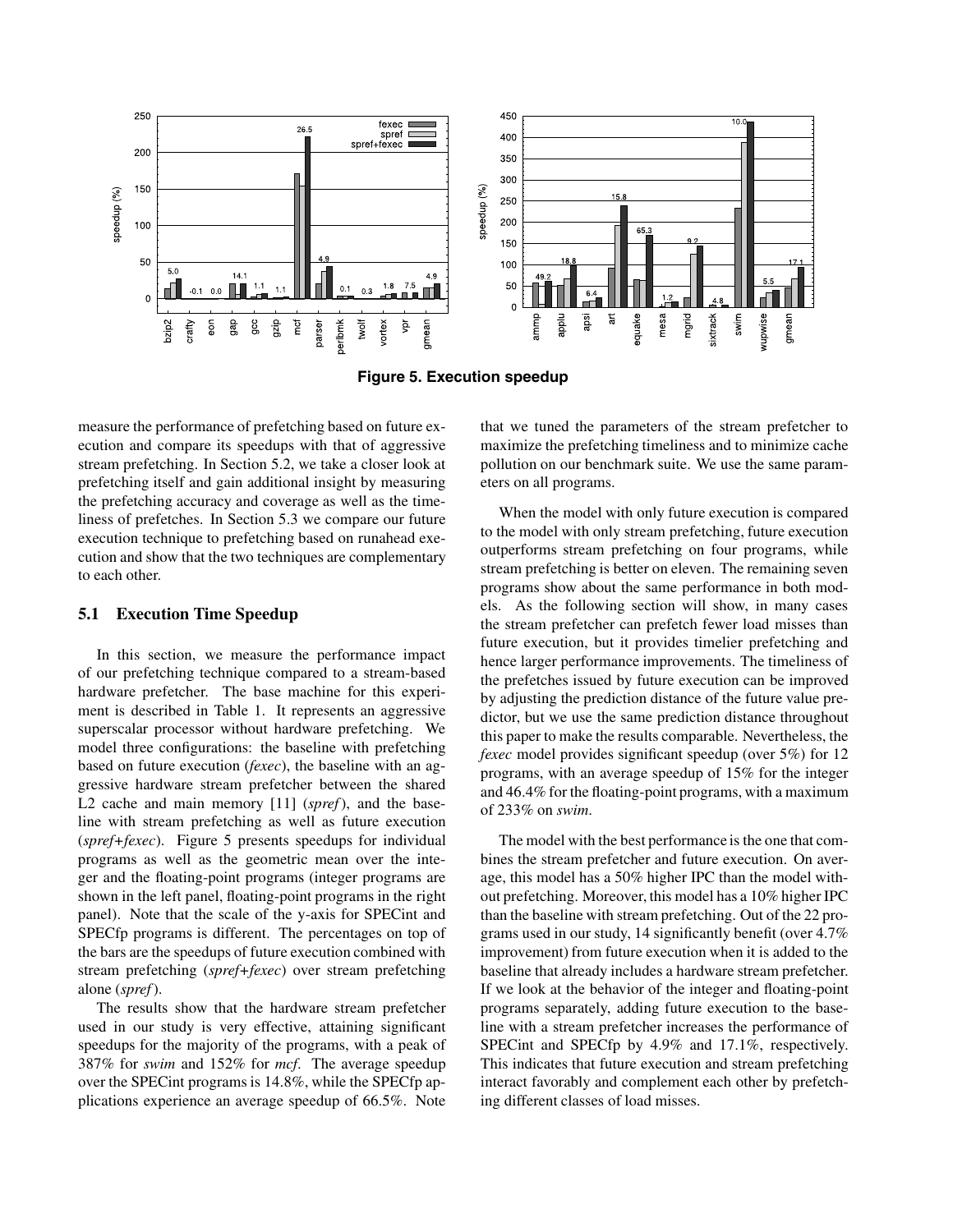



Overall, the results in this section demonstrate that future execution is quite effective on a wide range of programs and works well alone and in combination with a stream prefetcher.

# **5.2 Analysis of Prefetching Activity**

This section provides insight into the performance of prefetching based on FE by taking a closer look at the prefetching activity. We begin by presenting the prefetch coverages obtained by different prefetching techniques. We define the prefetch coverage as the ratio of the total number of useful prefetches (i.e., the prefetches that reduce the latency of the cache missing memory operations) to the total number of misses originally incurred by the application.

Figure 6 shows the prefetch coverages for different prefetch schemes, illustrating significant coverage, especially for SPECfp. On roughly half of the programs the coverage achieved by future execution is higher than that achieved by the stream prefetcher. The other half favors stream prefetching. This result is somewhat surprising because future execution employs a more accurate form of value prediction than the stream prefetcher does. Hence, one would expect the coverage of future execution to be at least as high as that of a good stream prefetcher. This conundrum is explained by the following observation. The value predictor that assists the future execution makes predictions based on the local history of values produced by a particular static instruction, while the stream prefetcher observes only the global history of values. Therefore, the two techniques exploit different kinds of patterns, akin to local and global branch predictors, and in different applications different types of patterns dominate.

When stream prefetching is combined with future execution, the two techniques demonstrate significant synergy. In twelve programs (*bzip2*, *gcc*, *mcf*, *parser*, *vortex*, *ammp*, *apsi*, *equake*, *mesa*, *mgrid*, *sixtrack*, and *wupwise*) the coverage is at least 5% higher than when either technique is used alone. Overall, future execution increases the prefetching coverage from 31% to 47% on the integer and from 62% to 80% on the floating-point programs.

Next, we analyze the accuracy of our prefetching scheme by comparing the number of useful prefetches issued by the two prefetching mechanisms to the total number of prefetches issued. Figure 7 illustrates that the vast majority of the prefetches issued are useful in both the SPECint and the SPECfp programs with an average accuracy of over 70% for both techniques. There are a few interesting cases where stream prefetching has a much higher accuracy than future execution. They occur in the integer programs *crafty*, *gap*, and *twolf*. In all three cases useless prefetches occur in loops where many loads depend on the values of a loopcarried dependency passed through memory that is not pre-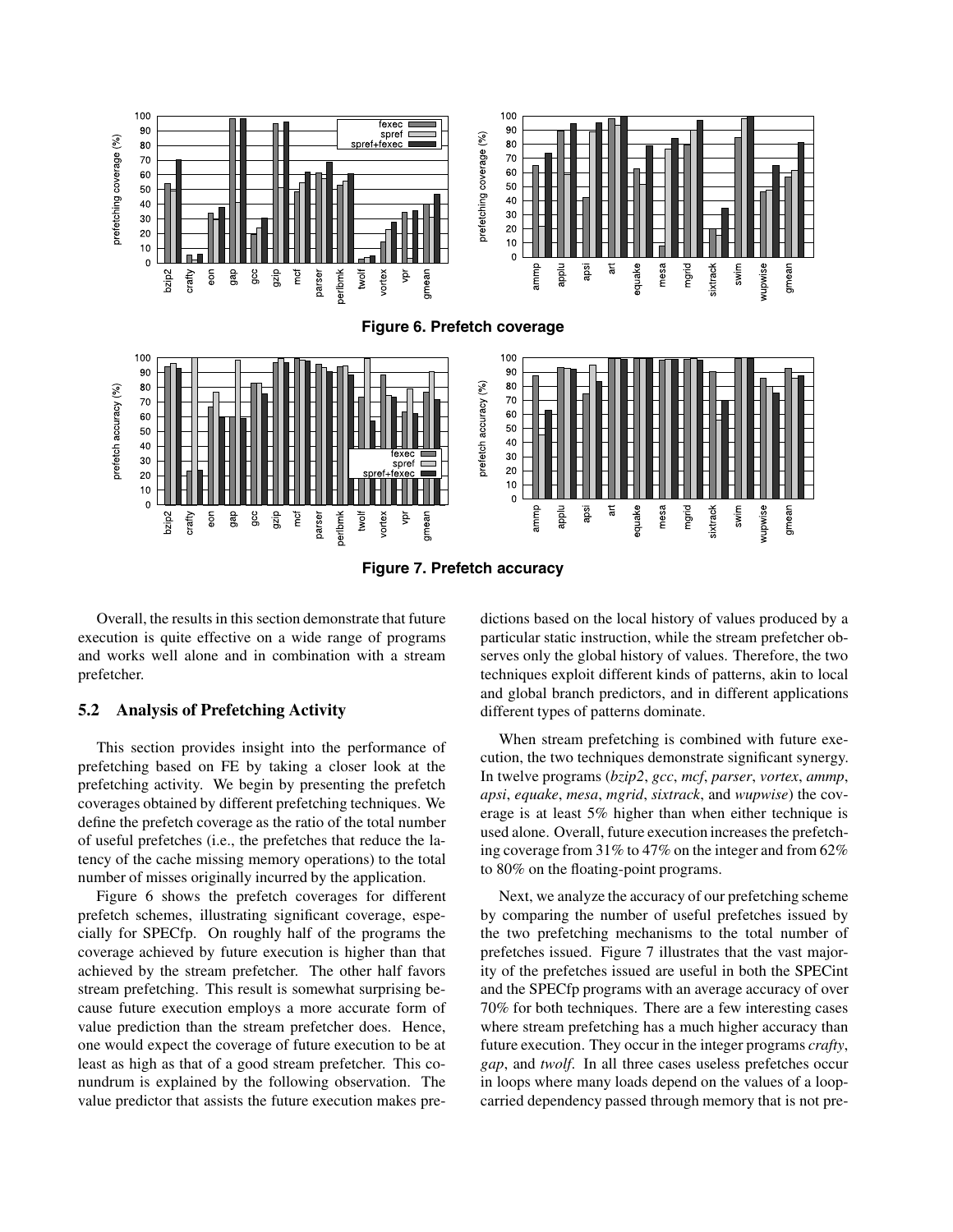

**Figure 8. Timeliness of the prefetches**

served by future execution. This results in computing the wrong addresses for load instructions and the fetching of useless data. However, even though the accuracy of the stream prefetcher is higher in those cases, the corresponding coverage is quite low, meaning that the higher accuracy does not translate into improved performance.

Finally, we investigate the prefetch timeliness of the different schemes. The prefetch timeliness indicates how much of the memory latency is hidden by the prefetches. The results are presented in Figure 8. For each program, the upper bar corresponds to the *fexec* model, the middle bar to the *spref* model, and the lowest bar represents the *spref+fexec* model. Each bar is broken down into five segments corresponding to the fraction of the miss latency hidden by the prefetches: less than 100 cycles (darkest segment), between 100 and 200 cycles, between 200 and 300 cycles, between 300 and 400 cycles, and over 400 cycles (lightest segment). Therefore, the lightest segment represents the fraction of prefetches that hide the full memory latency.

Both future execution and stream prefetching are quite effective at hiding the memory access latency. In case of future execution, 65% of the prefetches in SPECint and 55% of the prefetches in SPECfp are completely timely, fully eliminating the associated memory latency. For both the integer and the floating-point programs, only 25% of the prefetches hide less than 100 cycles of latency (one quarter of the memory latency). The timeliness of future execution prefetches can be improved by adjusting the prediction distance of the future value predictor. For example, increasing the prediction distance from 4 to 8 (results not shown) increases the number of completely timely prefetches for most of the programs with a low prefetch timeliness by at least 15%.

Overall, this section demonstrates that prefetching based on future execution is quite accurate, significantly improves the prefetching coverage over stream prefetching, and provides timely prefetches, which may be further improved by dynamically varying the prediction distance.

### **5.3 Comparison with Runahead Execution**

The previous subsections showed that prefetching based on future execution is quite effective and provides significant speedups over the baseline with an aggressive stream prefetcher. In this section we compare our mechanism to runahead execution, another recently proposed executionbased prefetching technique.

The concept of runahead execution was first proposed for in-order processors [2] and further extended to perform prefetching for out-of-order architectures [10]. The runahead architecture "nullifies" and retires all memory operations that miss in the L2 cache and remain unresolved at the time they get to the ROB head. It starts by taking a checkpoint of the architectural state. Then it retires the missing load and the processor enters runahead mode. In this mode the instructions proceed largely normally except for two major differences. First, the instructions that depend on the result of the load that was "nullified" do not execute but are nullified as well. They commit an invalid value and retire as soon as they reach the head of the ROB. Second, store instructions executed in runahead mode do not overwrite data in memory. When the original "nullified" memory operation completes, the processor rolls back to the checkpoint and resumes normal execution. All register values produced in runahead mode are discarded.

We implemented a version of runahead execution similar to the one described by Mutlu et al. [10]. Runahead execution prefetches data into the L1 cache. To make a fair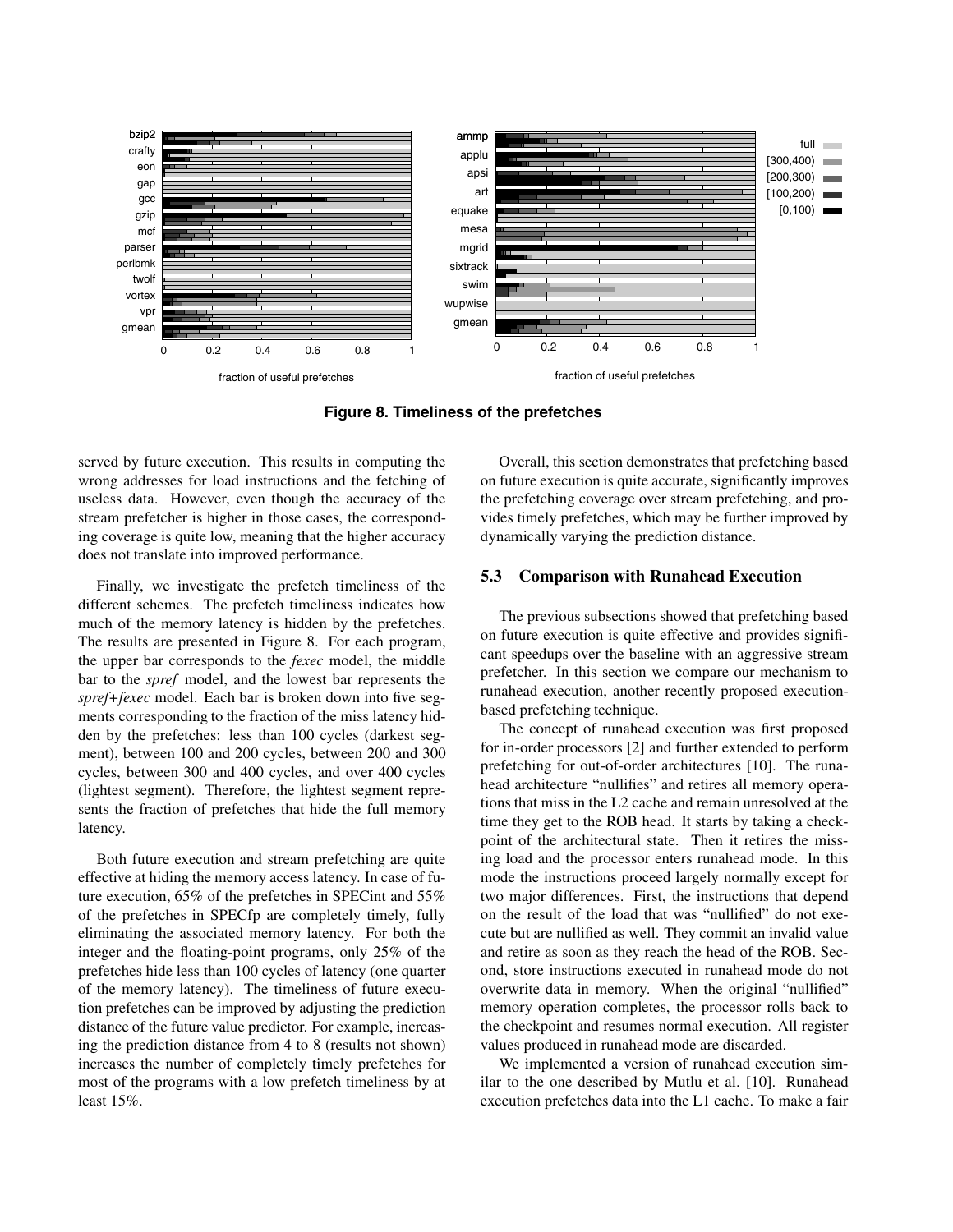

**Figure 9. Comparison with runahead execution**

comparison, we changed our implementation of future execution so that it also prefetches into the L1 cache. To do so, we modified the L2 cache controller to deliver the cache blocks requested by the L1 cache of the future core to the private L1 caches of both cores.

Figure 9 shows the execution speedup of different techniques relative to the *spref* baseline. Overall, more applications benefit from future execution than from runahead execution, but the geometric-mean speedups provided by the two techniques when they are applied separately are about the same. On average, both techniques provide a speedup of 5% on SPECint and around 19% on SPECfp.

When both techniques are employed together, their cumulative effect is quite impressive. The average speedups rise to 10% and 35% for the integer and the floating-point programs, respectively. The interaction between future execution and runahead execution is especially favorable with *mcf*, *ammp*, *applu*, *art*, *equake*, *mgrid*, and *wupwise*, where the speedups are from 6% to 70% higher than when either of the techniques is used alone. There is one case where adding runahead execution on top of future execution results in a lower speedup than when future execution is used alone (*gap*). We suspect this is caused by the corruption of the value prediction tables while the processor is in runahead mode, which causes the FE mechanism to issue incorrect prefetches when the processor exits runahead.

# **6 Related Work**

Hardware prefetching techniques based on outcome prediction typically use various kinds of value predictors (e.g., [7, 11, 15]) and/or pattern predictors to dynamically predict which memory addresses to prefetch from. Unlike previous approaches, FE employs value prediction only to provide initial predictions. These initial predictions are then used to compute all values reachable from the predictable nodes in the program dataflow graph to obtain predictions for otherwise unpredictable values. We demonstrate that our approach significantly improves the prediction coverage relative to conventional value prediction.

Similar to future execution, Zhou and Conte [22] used value prediction to speculatively compute unpredictable values of instructions currently held in the instruction window and speculatively issue load instructions. However, our mechanism provides better latency tolerance due to the use of future prediction and delivers a higher prediction coverage since the speculation scope is not limited by the number of instructions in the instruction window.

Thread-based prefetching techniques [9,13,14] typically use additional execution pipelines or idle thread contexts in a multithreaded processor to execute helper threads that perform dynamic prefetching for the main thread. Helper threads can be constructed statically or dynamically by specialized hardware structures. If a static approach is used, the prefetching threads are constructed manually [23] or are generated by the compiler [8]. Future execution is a hardware-only approach and does not rely on a programmer or on compiler assistance. Nevertheless, we believe our approach and software-controlled helper threads to be complementary.

If helper threads are constructed dynamically, a specialized hardware analyzer extracts execution slices from the dynamic instruction stream at run-time, identifies trigger instructions to spawn the helper threads, and stores the extracted threads in a special table. Examples of this approach include slice-processors [9] and dynamic speculative precomputation [1]. Even though future execution is also a hardware mechanism, it needs essentially no specialized hardware to create the prefetching thread, it does not require any storage for prefetching threads, and it works without thread triggers. The only storage structure necessary for future execution is the prediction table, which is modest in complexity and size and can, in fact, be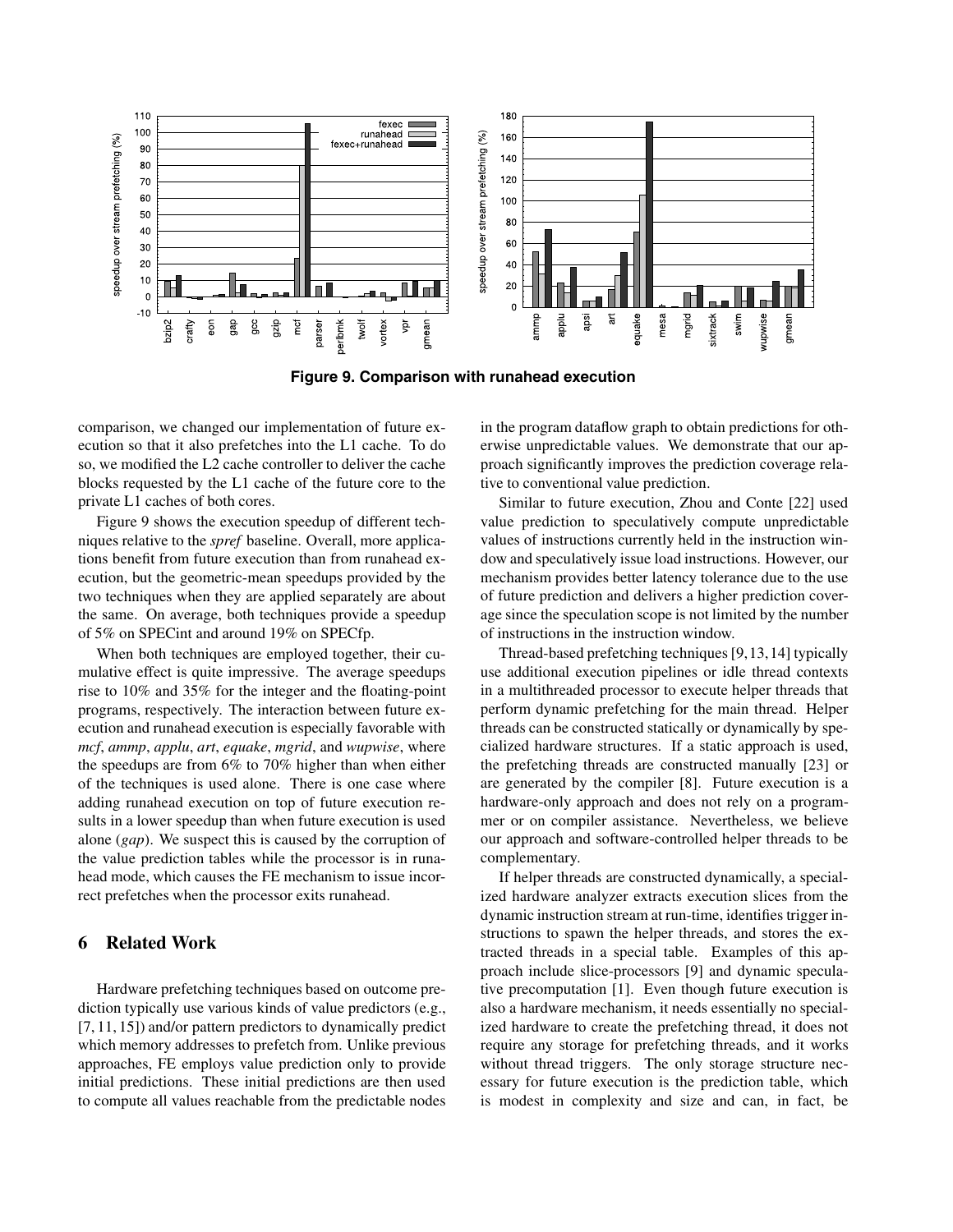shared with other performance-enhancing mechanisms such as predictor-directed stream buffers [17] or checkpointed early load retirement [5].

Many thread-based software and hardware techniques propose to use the register results produced by the speculative helper threads. Examples include the multiscalar architecture [18], threaded multiple path execution [20], threadlevel data speculation [19], speculative data-driven multithreading [14], and slipstream processors [12]. Even though the idea to reuse already computed results sounds appealing, it introduces additional hardware complexity and increases the design and verification costs. The results produced by future execution are used solely for prefetching, which eliminates the need for any mechanism to integrate the results in the original thread. As a consequence, there is no need to verify the results produced by the future execution, making our mechanism completely recovery-free.

Runahead execution is another form of prefetching based on speculative execution [2], [10]. In runahead processors, the processor state is checkpointed when a long-latency load stalls the head of the ROB, the load is allowed to retire and the processor continues to execute speculatively. When the data is finally received from memory, the processor rolls back and restarts execution from the load. Future execution does not need to experience a cache miss to start prefetching, requires no checkpointing support or any other recovery mechanism and, as we demonstrate is this paper, works well in combination with runahead execution.

Similar to FE, the dual-core execution paradigm (DCE) [21] proposed by Zhou utilizes idles cores of a CMP to speed up single-threaded programs. Instead of using the idle core for prefetching, DCE uses it to extend the effective instruction window size of a single core by distributing the state of a single thread over the two cores. The main difference between FE and DCE is that the former technique tries to eliminate cache misses while the latter improves the ability to tolerate them.

# **7 Conclusion**

This paper presents *future execution* (FE), a simple technique to hide the latency of cache misses in both regular and irregular applications using moderate hardware and no OS, ISA, programmer, or compiler support. FE harnesses the power of a second core in a CMP to prefetch data for a thread running on a different core of the same chip. It dynamically creates a prefetching thread by sending a copy of all committed, register-writing instructions to the second core. The innovation is that on the way to the second core, a future value predictor replaces each instruction's result in the prefetching thread with the result the instruction is likely to produce during its *nth* next execution. Future execution then leverages the second core's execution capabilities to

compute the prefetch addresses that could not be predicted with high confidence, which we found to greatly increase the prefetching coverage. FE requires only simple hardware and small chip area additions. Unlike previously proposed approaches, future execution does not need any thread triggers, features an adjustable lookahead distance, does not use complicated analyzers to extract prefetching threads, requires no storage for prefetching threads, is recovery free, and works on legacy code as well as new code. Overall, FE delivers a geometric-mean speedup of 10% over a baseline with an aggressive stream prefetcher for SPECcpu2000 applications. Furthermore, future execution is complementary to runahead execution and the combination of these two techniques raises the average speedup to 20%.

## **References**

- [1] J. D. Collins, D. M. Tullsen, H. Wang, and J. P. Shen. Dynamic speculative precomputation. In *Proceedings of the 34th annual ACM/IEEE International Symposium on Microarchitecture*, pages 306–317, 2001.
- [2] J. Dundas and T. Mudge. Improving data cache performance by pre-executing instructions under a cache miss. In *Proceedings of the 11th International Conference on Supercomputing*, pages 68–75, 1997.
- [3] B. Goeman, H. Vandierendonck, and K. de Bosschere. Differential fcm: increasing value prediction accuracy by improving table usage efficiency. In *Proceedings of the Seventh International Symposium on High-Performance Computer Architecture*, pages 207–218, 2001.
- [4] http://www.spec.org/osg/cpu2000/.
- [5] N. Kirman, M. Kirman, M. Chaudhuri, and J. F. Martinez. Checkpointed early load retirement. In *Proceedings of the 11th International Symposium on High-Performance Computer Architecture*, pages 16–27, 2005.
- [6] E. Larson, S. Chatterjee, and T. Austin. Mase: a novel infrastructure for detailed microarchitectural modeling. In *Proceedings of the The Second International Symposium on Performance Analysis of Systems and Software*, pages 1–9, 2001.
- [7] M. H. Lipasti, C. B. Wilkerson, and J. P. Shen. Value locality and load value prediction. In *Proceedings of the Seventh International Conference on Architectural Support for Programming Languages and Operating Systems*, pages 138– 147, 1996.
- [8] Chi-Keung Luk. Tolerating memory latency through software-controlled pre-execution in simultaneous multithreading processors. In *Proceedings of the 28th annual International Symposium on Computer Architecture*, pages 40–51, 2001.
- [9] A. Moshovos, D. N. Pnevmatikatos, and A. Baniasadi. Sliceprocessors: an implementation of operation-based prediction. In *Proceedings of the 15th International Conference on Supercomputing*, pages 321–334, 2001.